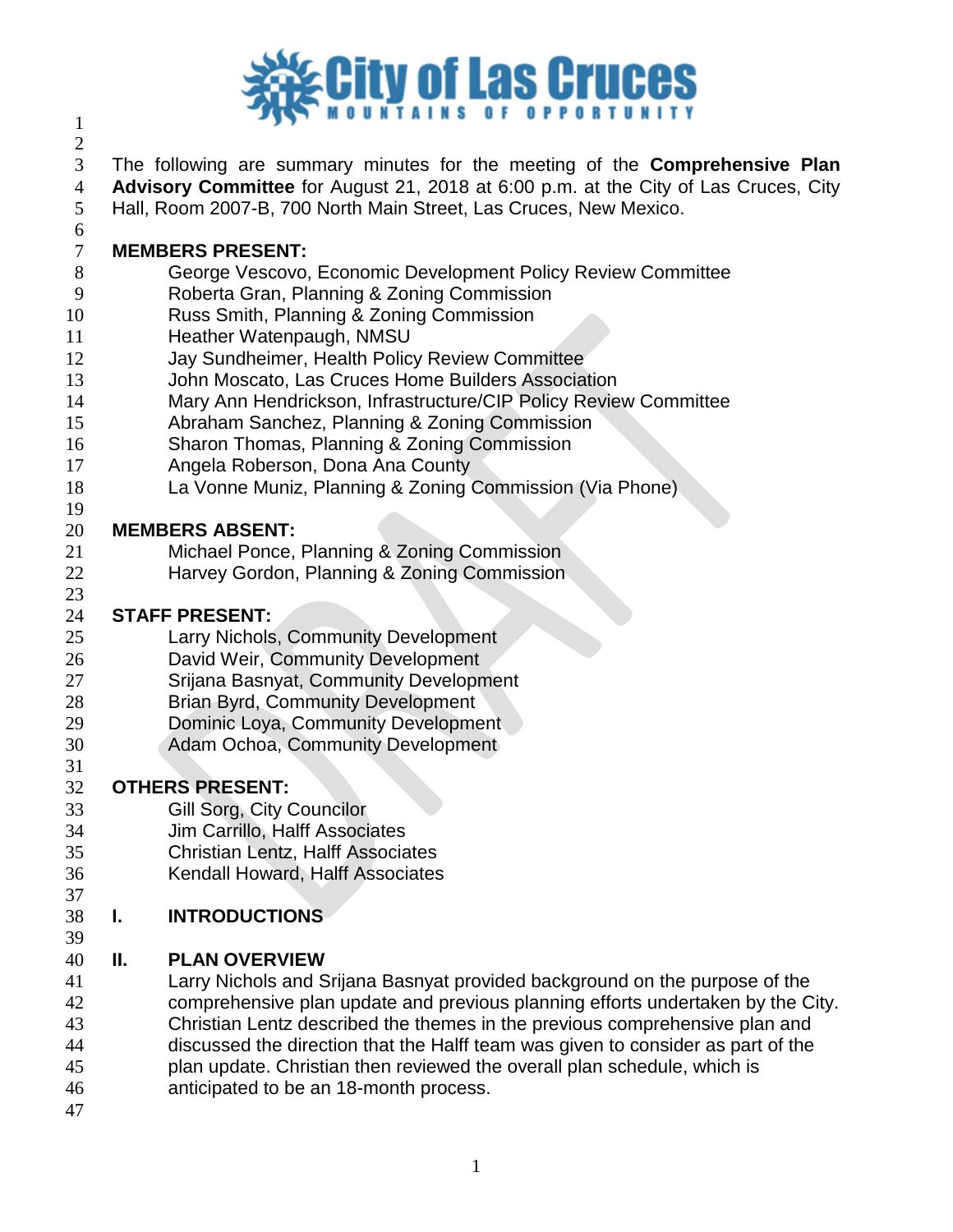# **III. CPAC STRUCTURE AND ROLES**

- Larry reviewed the duties of the CPAC and proposed rules of conduct to which the CPAC members should adhere. He also outlined the anticipated CPAC meeting schedule.
- a. **Appointment of Chair and Vice Chair**: The CPAC opened nominations on the floor first for Chair; Sharon Thomas was nominated to serve as Chair. The CPAC unanimously approved the appointment. Mary Ann Hendrickson was nominated for Vice Chair and the CPAC unanimously approved the appointment.
- b. **Rules of Conduct**: The CPAC discussed the proposed Rules of Conduct **prior to taking a vote. Russ Smith made the motion to adopt the Rules of**  Conduct with the addition that the CPAC is subject to the Open Meetings 14 Act. Mary Ann seconded the motion. The motion passed unanimously.

## **IV. VISIONING EXERCISES**

- a. **Vision Statement Review**: Christian reviewed key findings from the visioning and guiding principles questionnaire that CPAC members took in advance of the meeting. Additional relevant phrases for a new vision statement that the CPAC noted were quality education, business-friendly, and fast-growing retirement community. Additional elements that make Las Cruces unique include its rich cultural history and safety.
- b. **Las Cruces Headlines**: The CPAC was asked to individually develop headlines for what Las Cruces is today and what Las Cruces has become in the future. The most common words or phrases from the 'Las Cruces Today' exercise were heritage, scenic, diverse, friendly, safe, growing, and 27 culture. The most common words or phrases from the 'Las Cruces Tomorrow' exercise were strong economy, sustainable, vibrant, and diverse.
- c. **Guiding Principles**: Christian reviewed the current comprehensive plan's guiding principles and then Kendall Howard led the CPAC through an exercise that asked two polling questions of each of the nine guiding principles:
- a. Do you believe that this guiding principle is important for growing in a manner that is economically prosperous, socially equitable, and environmentally sustainable?
- b. How well is the community performing today in achieving this guiding principle?
- For the majority of the guiding principles, the CPAC agreed that the guiding principles were important but did not feel as though the community was performing well in achieving that the principles. The full results of the polling exercise is found in Attachment A.

## **V. PLAN STRUCTURE**

 Christian discussed the approach to preparing the comprehensive plan and presented initial thoughts on how the plan might be organized.